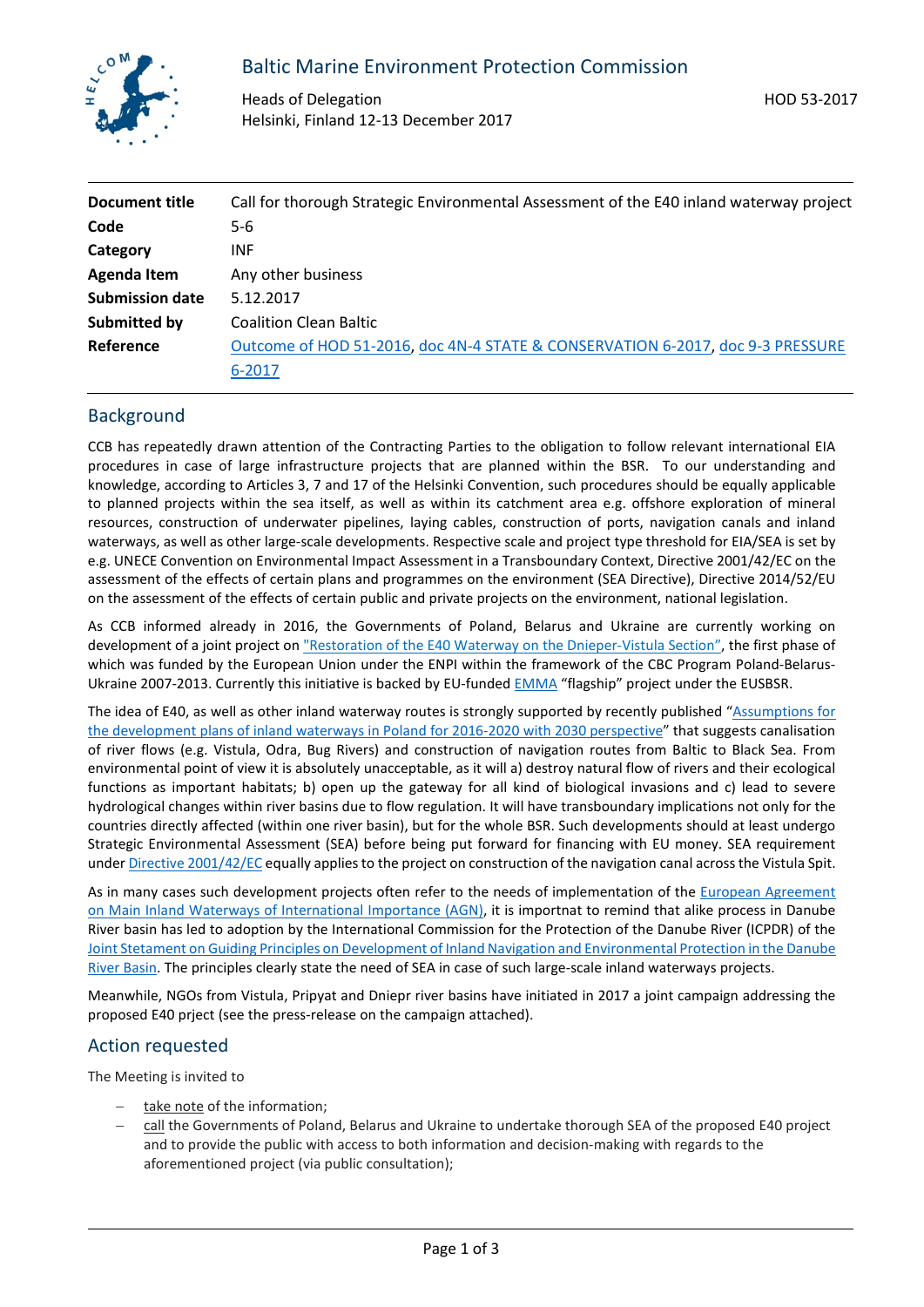# Call for thorough Strategic Environmental Assessment of the planned E40 inland waterway

### **The Belarus environmental alliance has called on the European Union to block the planned construction of the E40 waterway between the Baltic and the Black Sea.**

The Belarus environmental alliance has sent [an appeal](https://drive.google.com/open?id=0B1Oup9NEQTK3Q01hTmMzZzM5NWs) against the projected E40 waterway to the European Union and other international organizations. The environmentalists are urging the organizations to support a petition to terminate the project, which would connect the Baltic and the Black Sea. The appeal was sent on behalf of forty-two non-governmental organisations and a number of local residents from three nations: Belarus, Ukraine and Poland. Online [petitions](https://www.change.org/p/stop-e40-let-us-protect-our-rivers-together) have been signed by 5,910 Belarusians and Ukrainians, and by [23,371](http://www.godzinadlaziemi.pl/) Poles.

The defenders of the Pripyat River invite investors' attention to highly adverse consequences of E40 project implementation and call for ultimate abandonment of plans to fund the project. The appeal was sent to the governments of three countries, the **[European](https://drive.google.com/file/d/0B1Oup9NEQTK3VFNVcENFTFlfWWc/view)** Parliament, the **Secretariats** of the Århus and *Espoo* [Conventions,](http://stope40.org/#/en/articles/law) and to [several investment banks.](https://drive.google.com/open?id=0B1Oup9NEQTK3dFpIcU5QVWhqVkk)

The [construction](about:blank) project involves major changes to the stream conditions of the Rivers Vistula, Muchaviec, Pina, Pripyat and Dnieper, and the Dnieper-Bug Canal, all of which would make up the waterway. New levees and dams could appear on the pristine rivers, their course straightened and their banks covered in concrete. The developers call the project a "reconstruction" of the waterway, as design work started in late 2013 and still continues. However, the rivers are currently not navigable by the vessel category in question, so implementation of the project would require a large amount of river development, which would cause significant interference with the river ecosystems.

*"We want to draw the attention of the European Parliament, Poland, Belarus and Ukraine, and other key European institutions to the issue, and to demonstrate that any decision to be made on the project must involve the participation of the public and [independent experts,"](http://stope40.org/#/en/pages/expertise)* Volha Kaskevich, head of the Bahna organization and campaign coordinator, says*. "Besides, the project is transboundary in nature and falls under international conventions, so requirements for the project must meet European standards and its adverse consequences must be considered in a comprehensive way. Project representatives have refused to provide us with the complete package of documents including a feasibility study. An environmental impact assessment for this nation [Belarus] has not been performed to date, and local residents or representatives of the conservation areas have not been informed about an upcoming plan to build a waterway across Belarus' most important environmental network of designated natural areas. We have personally informed government agencies about the upcoming plans and received negative feedback and statements of concern from these institutions including the National Academy of Sciences, the Central Research and Institute for Complex Use of Water Resource, the Polesye State Radiation-Ecological Reserve, and others*."

The NGOs, such as APB BirdLife Belarus, Bahna, Ecohome, Center for Environmental Solutions, Green Network, Foundation for a Clean Pripyat and Time of the Earth, launched the [Stop E40! c](http://stope40.org/#/en/pages/aboutt)ampaign after residents of the Polesye region began to approach Belarusian environmental organizations in June 2016 with requests to [collect signatures](http://stope40.org/#/en/articles/public-opinion) under a petition against the E40 waterway and provide their expert opinion.

The river protection campaign saw the launch of the [Stop E40!](http://stope40.org/) awareness-raising website, where experts have presented their assessments of the E40 idea while focusing on the economic and environmental sides of the project. Special emphasis was given to radiation safety, as the E40 would cross areas affected by the Chernobyl nuclear disaster.

"*The project is fraught with the greatest danger for Ukraine,*" Aleksey Vasilyuk of the [Environment People](http://epl.org.ua/) Law charity comments. "*After the Chernobyl accident, which came at the beginning of the spring flood, the Pripyat washed a huge amount of contaminated sand into the Kiev Reservoir. Thanks to prompt engineering measures, the radioactive sand and silt were buried at the bottom of the reservoir. For over thirty years, there has been no navigable channel, because if we disturb the sediments, we are sure to send the contaminated silt flowing down to Kiev. For that reason, Ukraine has even abandoned the project of a beltway across the reservoir. Besides that, the entire reservoir cascade in that area is part of the Emerald Network. The Dnieper course is home to two nature reserves, six national parks and more than twenty conservation areas. On top*